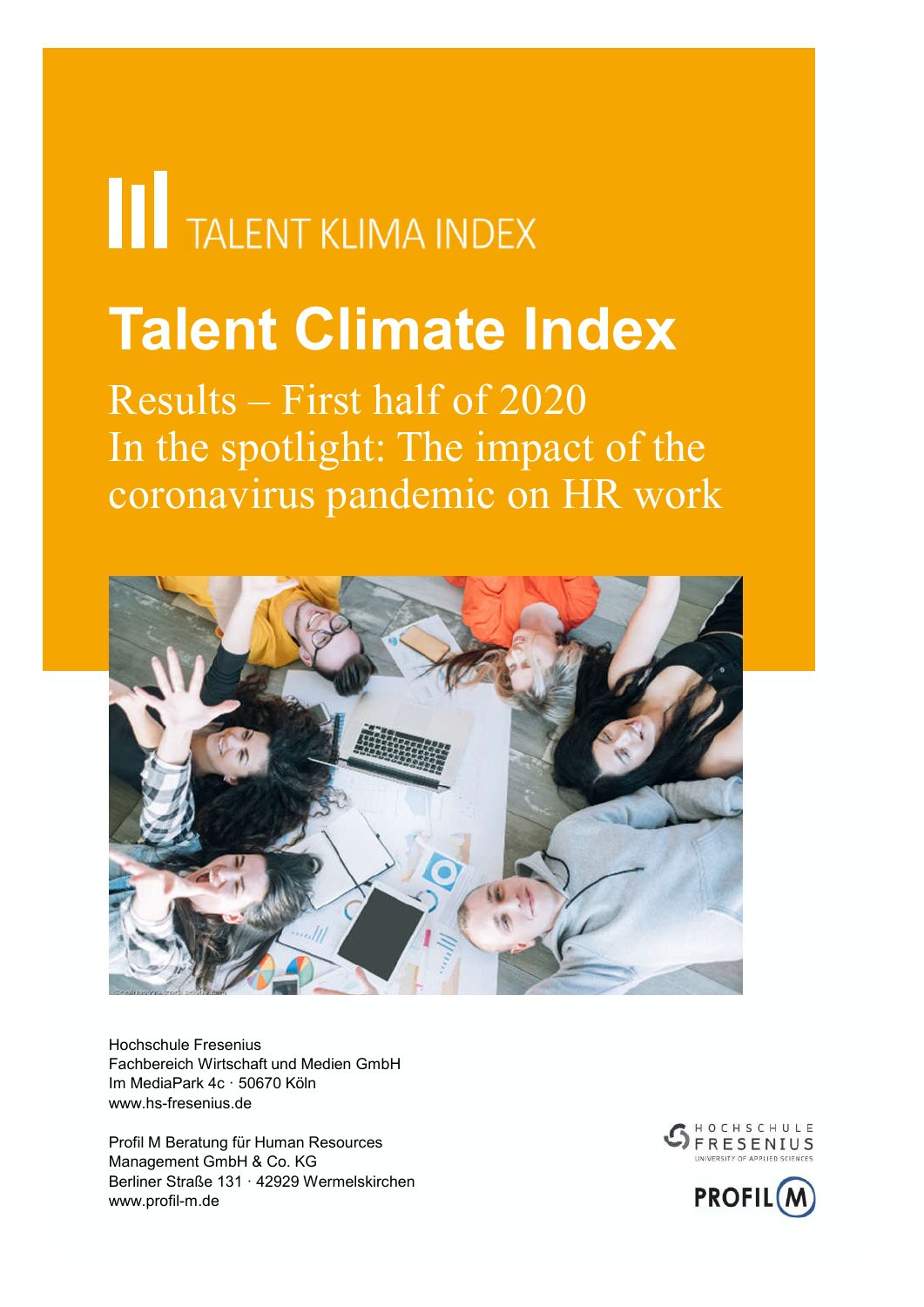### **Executive** Summary



- The Talent Climate Index (TCI) serves as an indicator for the development of the labor market in Germany from a company point of view both in terms of internal and external talent (leaders and specialists).
- Using few precise questions the current situation and the expected trend are ascertained (talentklimaindex.de). Biannual surveys enable a continuous long-term evaluation.
- The results of the survey for the first half of 2020 are presented here. These are based on 118 usable data sets, consisting of HR experts, managers, and members of the top management. This results in the following key findings:
	- The corona crisis leads to positive talent climate for the first time

For the first time since the TCI surveys began in 2016, the talent climate is positive. Both the current talent situation and the expectations regarding the future availability of talent have been significantly eased by the pandemic. There are particularly positive expectations with regard to the development of the external labor market. Those surveyed predict that the availability of talent on the external and internal labor market will be nearly as good in the future.

#### Commitment climate nevertheless does not decline

In contrast to the talent climate, the commitment climate remains relatively stable and even increases slightly during the coronavirus pandemic. Despite the fact that internal and external talent is more readily available, talent management is evidently not immediately given a lower priority, but remains the focus of HR departments, managers, and the top management.

#### Corona leads to new focal topics in HR work

Contrary to what one might expect due to the crisis, staff cuts are not at the center of the HR focal topics compared to other staff and allocation measures. In contrast, employee and talent retention is particularly relevant in times of crises and working remotely. The topic of "remote work" will continue to dominate HR work for some time to come, both the establishment of remote work and the associated new demands on managers. Remote leadership is a relevant focal topic. Against the background of these new demands on both managers and employees, topics such as resilience and "healthy leadership" are also becoming the focus of HR work to enable healthy working under new conditions.



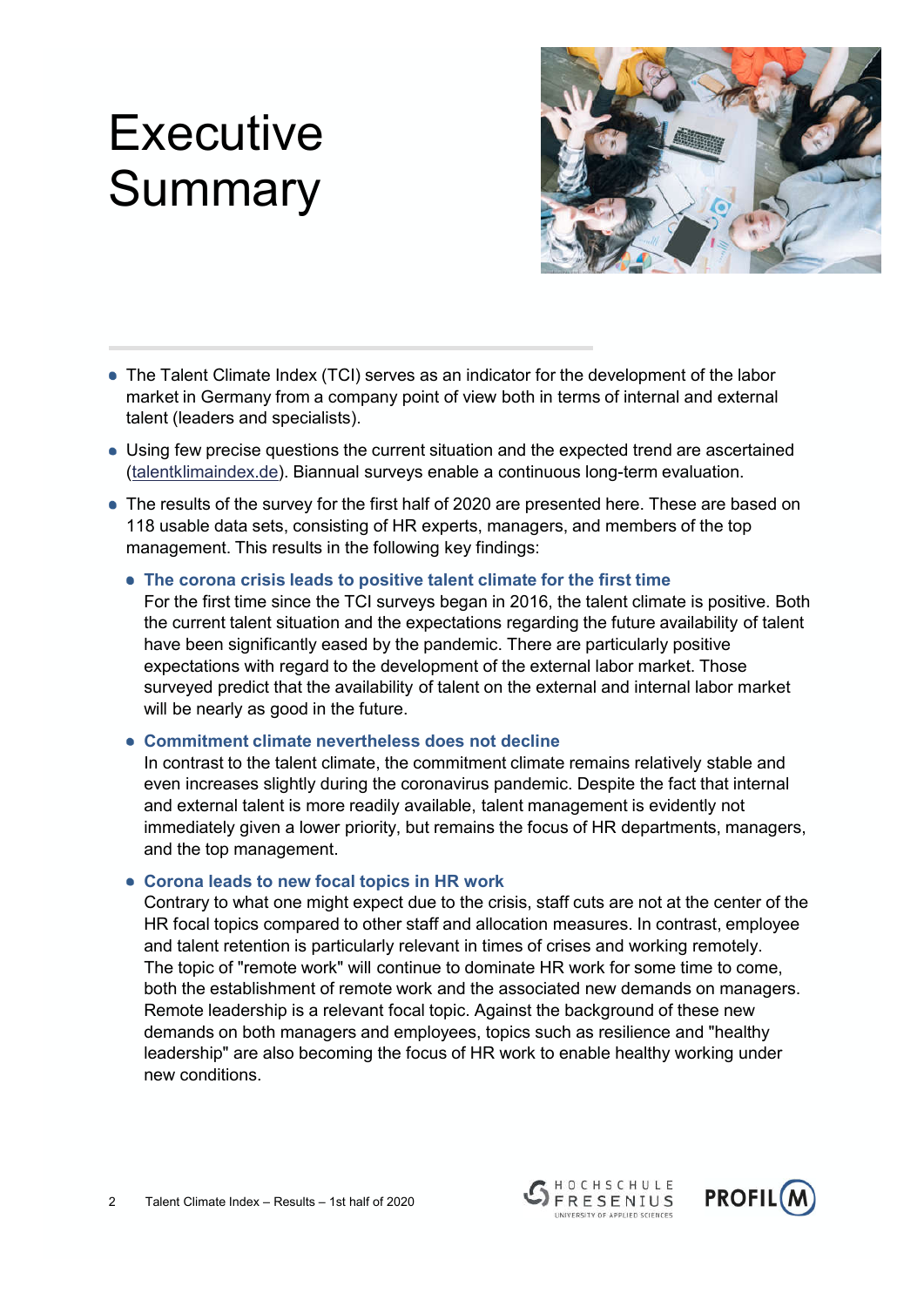### **Contents**

#### 1. Main focus: Impact of the coronavirus pandemic

- 2. Overall trends over time
	- Talent climate trend
	- Correlation between TCI and ifo Business Climate Index
	- Commitment climate trend
- 3. Current situation and expected development
	- Current talent situation and expected development
	- Commitment situation and expected development
	- Current talent and commitment climate
- 4. Appendix:

Explanations on the TCI and the data collection

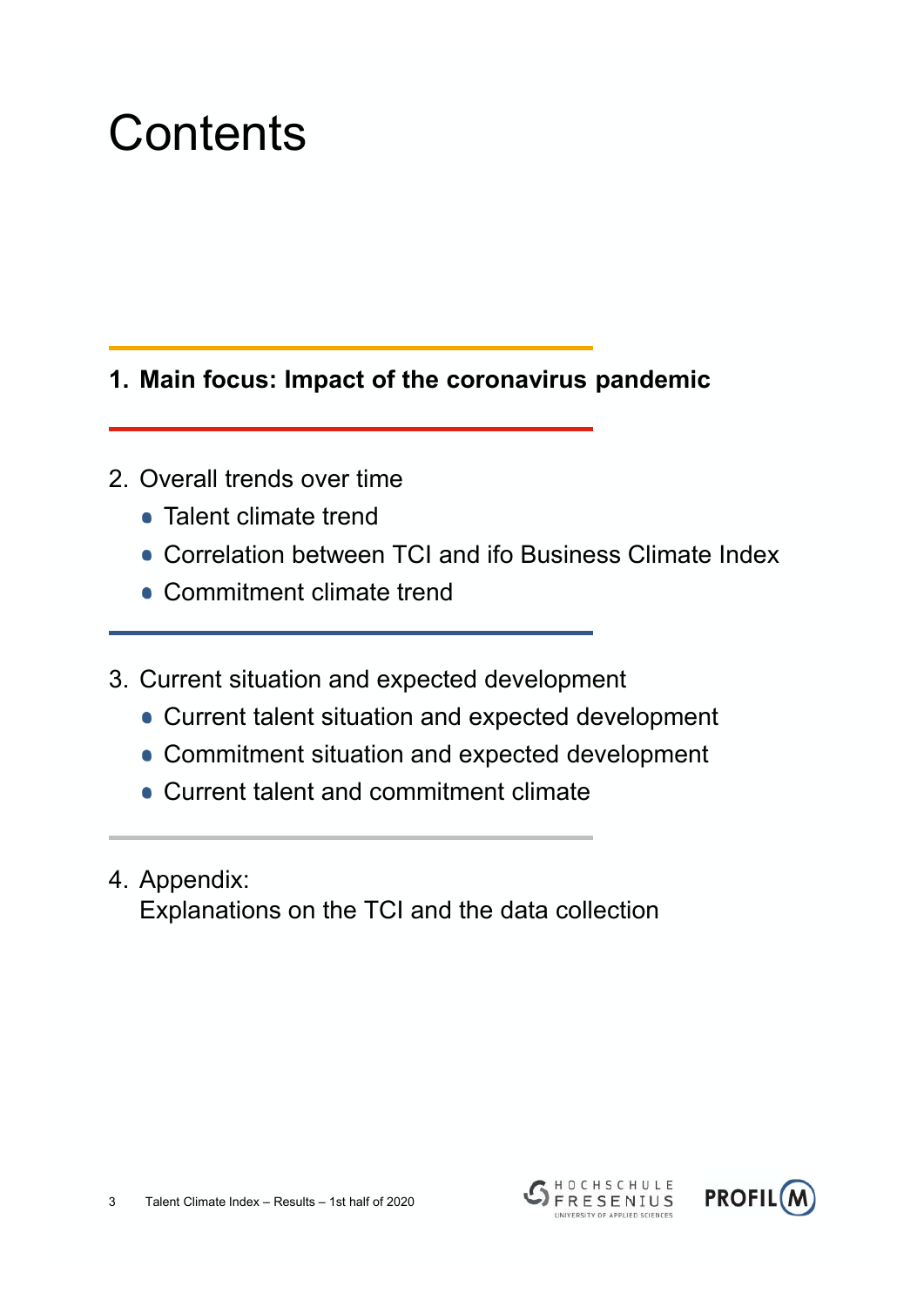What is the short- and medium-term impact of COVID-19 for HR?

Staff cuts are not the focus of current and expected measures. However, the present and future most relevant topic of staff and allocation measures is the retention of employees and talent. The question is: How can talent be retained despite the crisis and remote work?





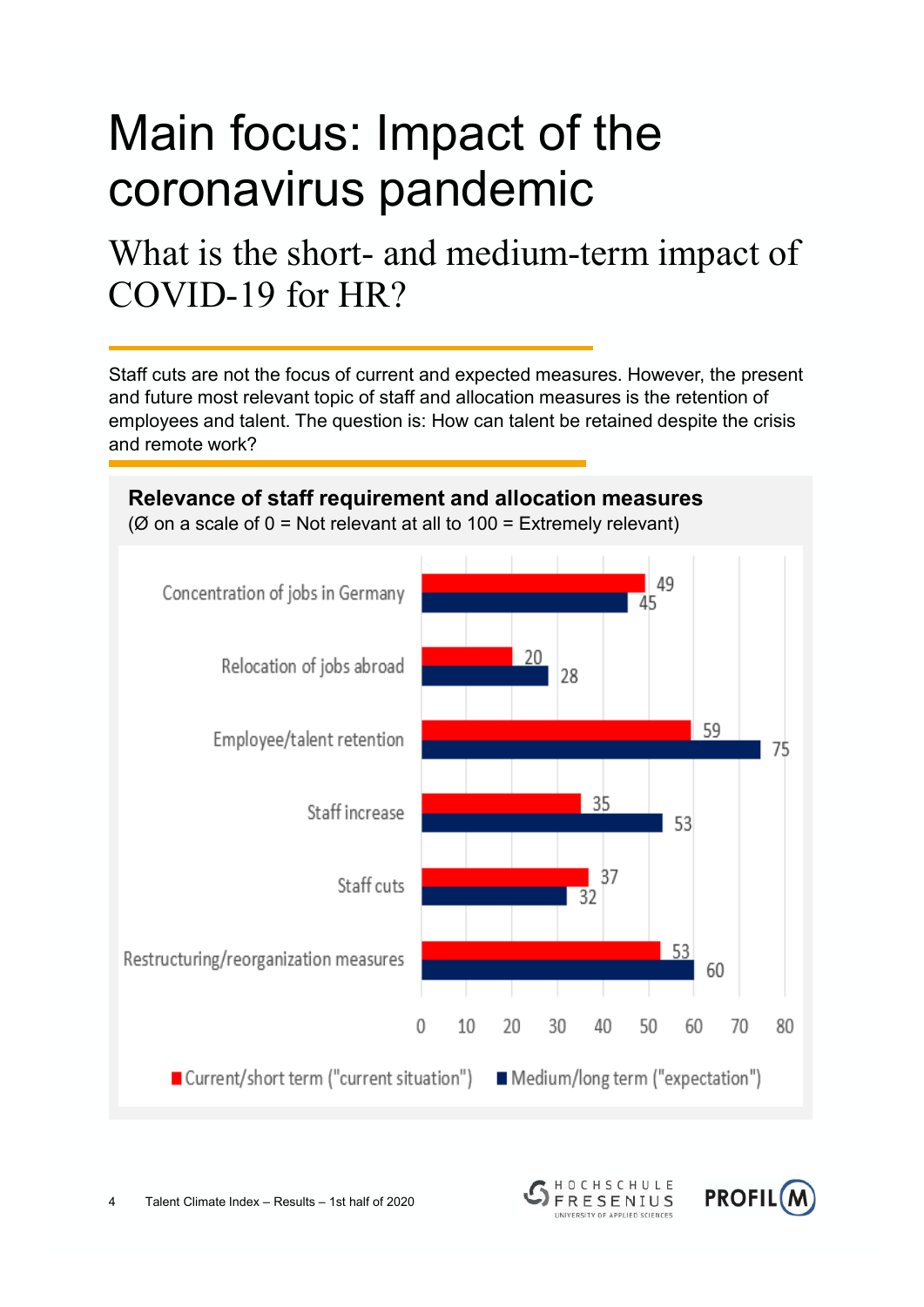### Remote workstations and home office are the current hot topics

Measures under the heading of "New Work" have already consistently gained in significance and will remain significant from the perspective of those surveyed. Even though the – unsurprising – top value in terms of relevance, "remote workstations/home office," will decrease again slightly, it will probably not be possible to turn back the clocks completely from the perspective of the respondents.





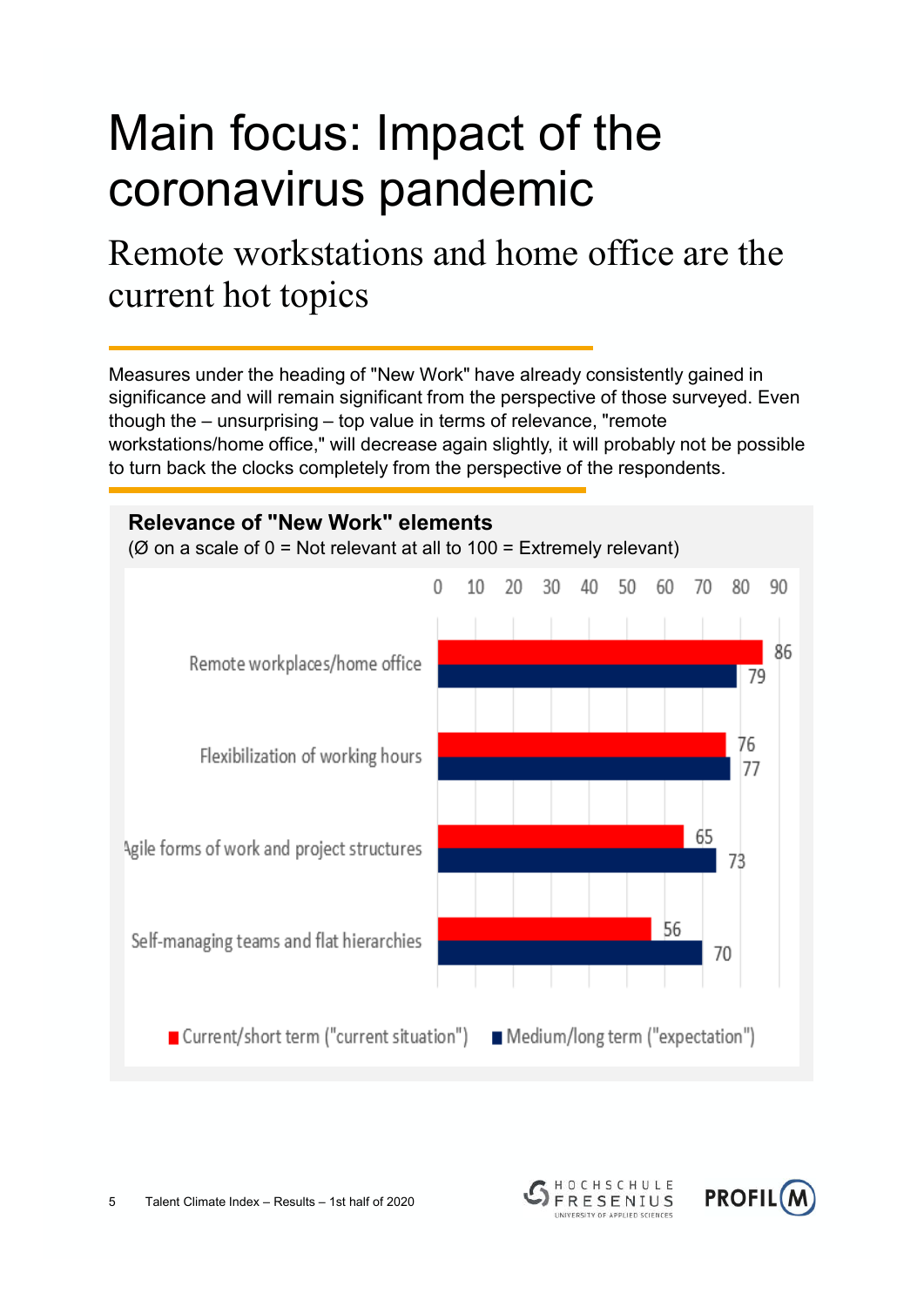Remote leadership is and will remain a hot topic in terms of current leadership competencies

Currently, managers are still in great demand as crisis managers. Virtual leadership is seen as a leadership trend with long-term significance. Against the background of these demanding requirements for managers – and employees – topics such as "resilience" and "healthy leadership" are considered to be just as relevant for the future as remote leadership.





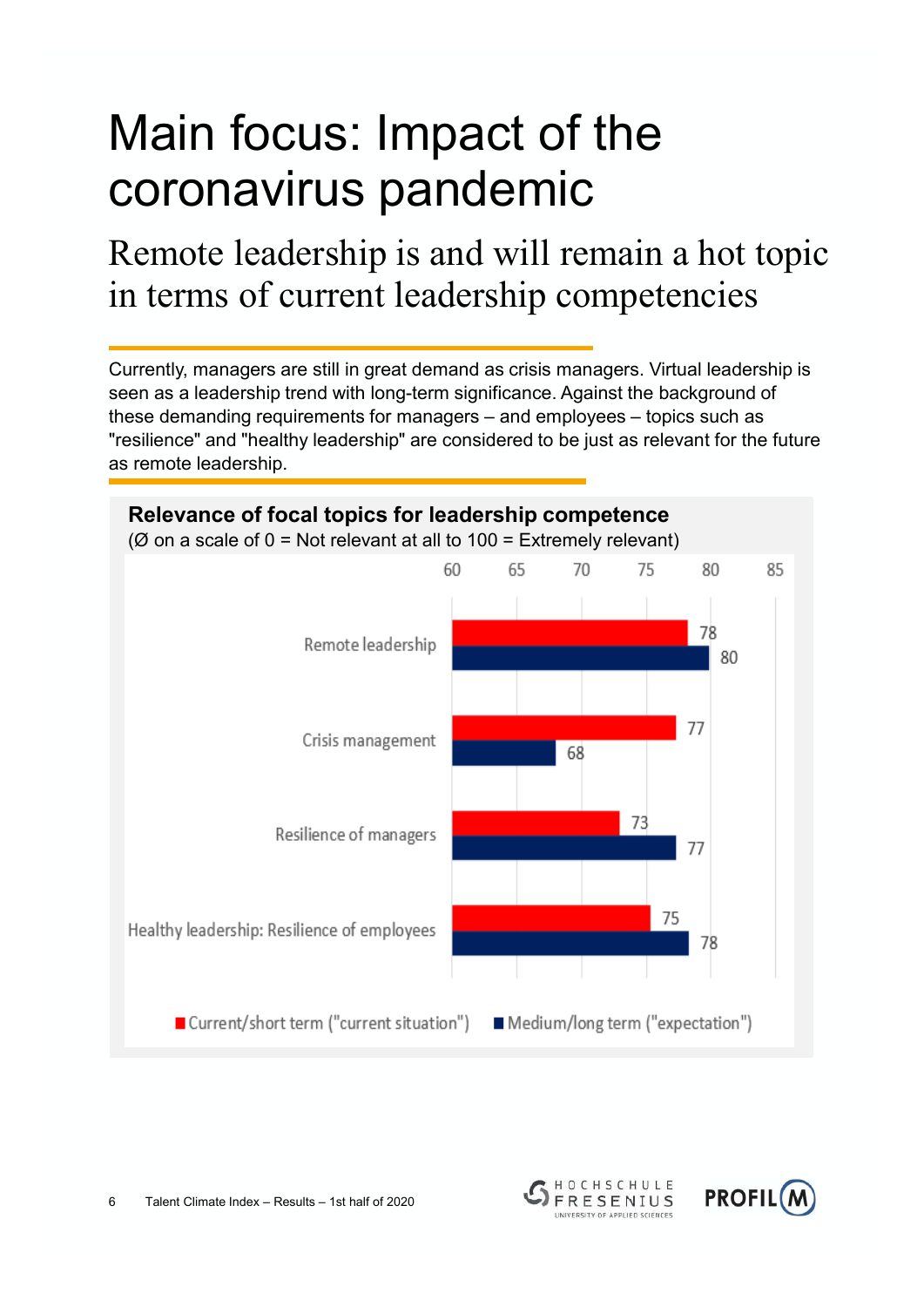Personnel development is becoming more personalized and more digitalized

The virtualization of talent development also plays an important role in the course of the coronavirus pandemic. E-learning and self-directed learning have gained in significance and will remain important. Evidently this has also contributed to the further flexibilization and individualization of the measures. Remote assessments have also become very important for many respondents, although less so than virtual learning.





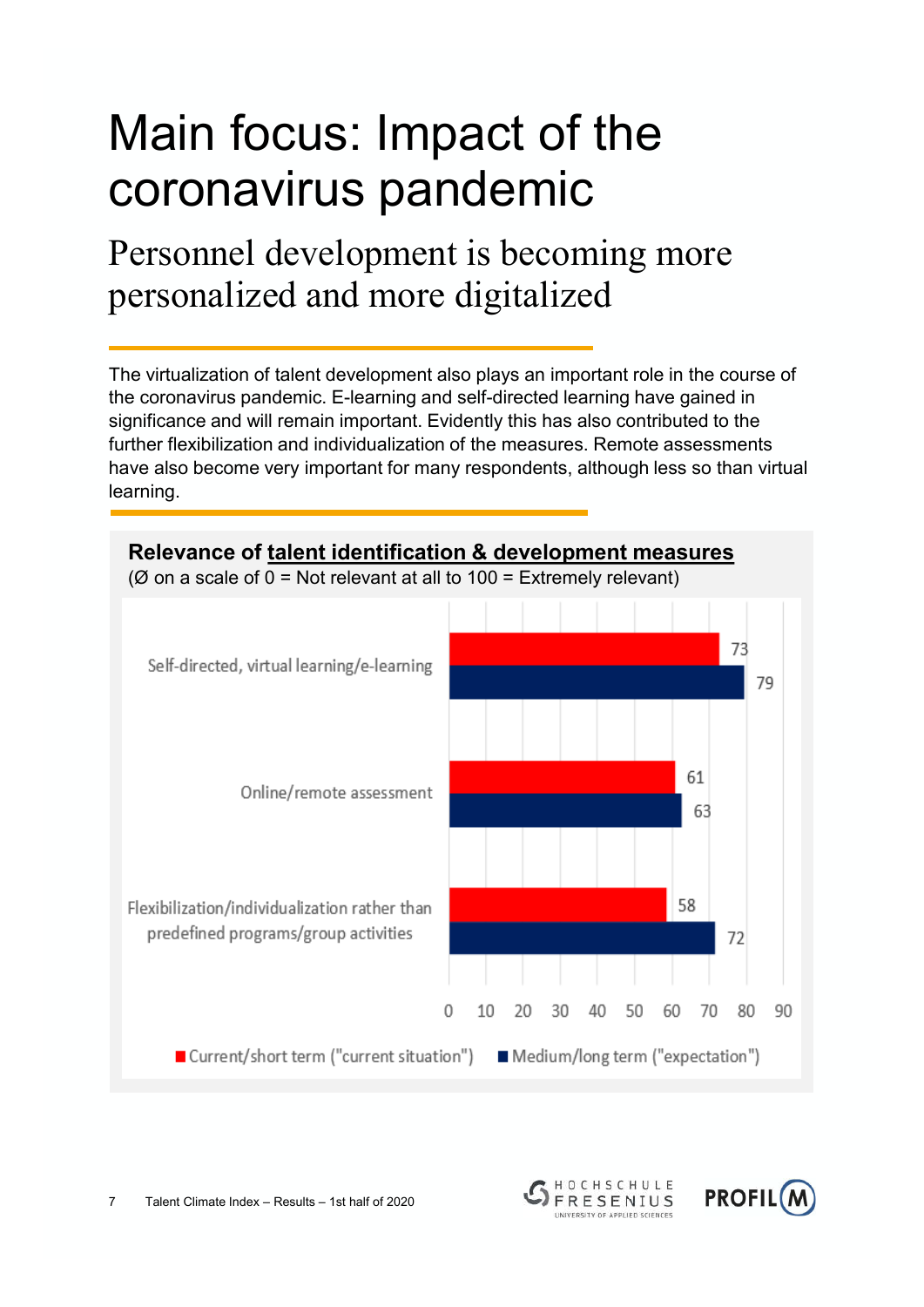### **Contents**

1. Main focus: Impact of the coronavirus pandemic

#### 2. Overall trends over time

- Talent climate trend
- Correlation between TCI and ifo Business Climate Index
- Commitment climate trend
- 3. Current situation and expected development
	- Current talent situation and expected development
	- Commitment situation and expected development
	- Current talent and commitment climate
- 4. Appendix:

Explanations on the TCI and the data collection

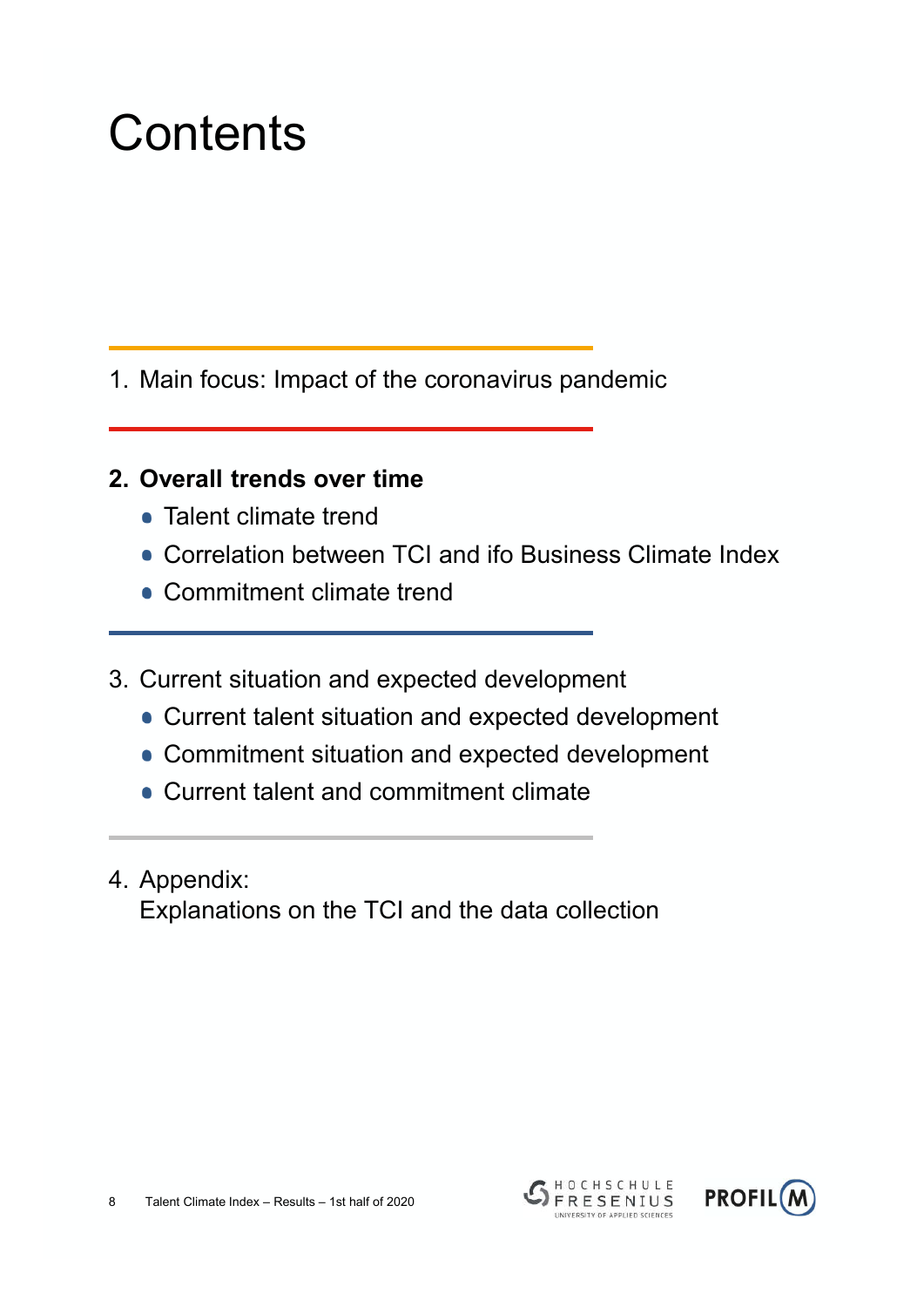### Talent climate trend

The impact of the pandemic leads to positive talent climate for the first time

While the "War for Talents" has been reflected in negative talent climate values since the beginning of the TCI surveys, the labor market seems to have turned around at the moment: Internal, but increasingly also external talent is available more than ever. For the first time, the talent climate values are in the positive range.



#### Talent climate\* over time

\* Values stated on a scale of -100 to +100. The talent climate results from a combination of current and expected assessments (exact calculation see appendix)



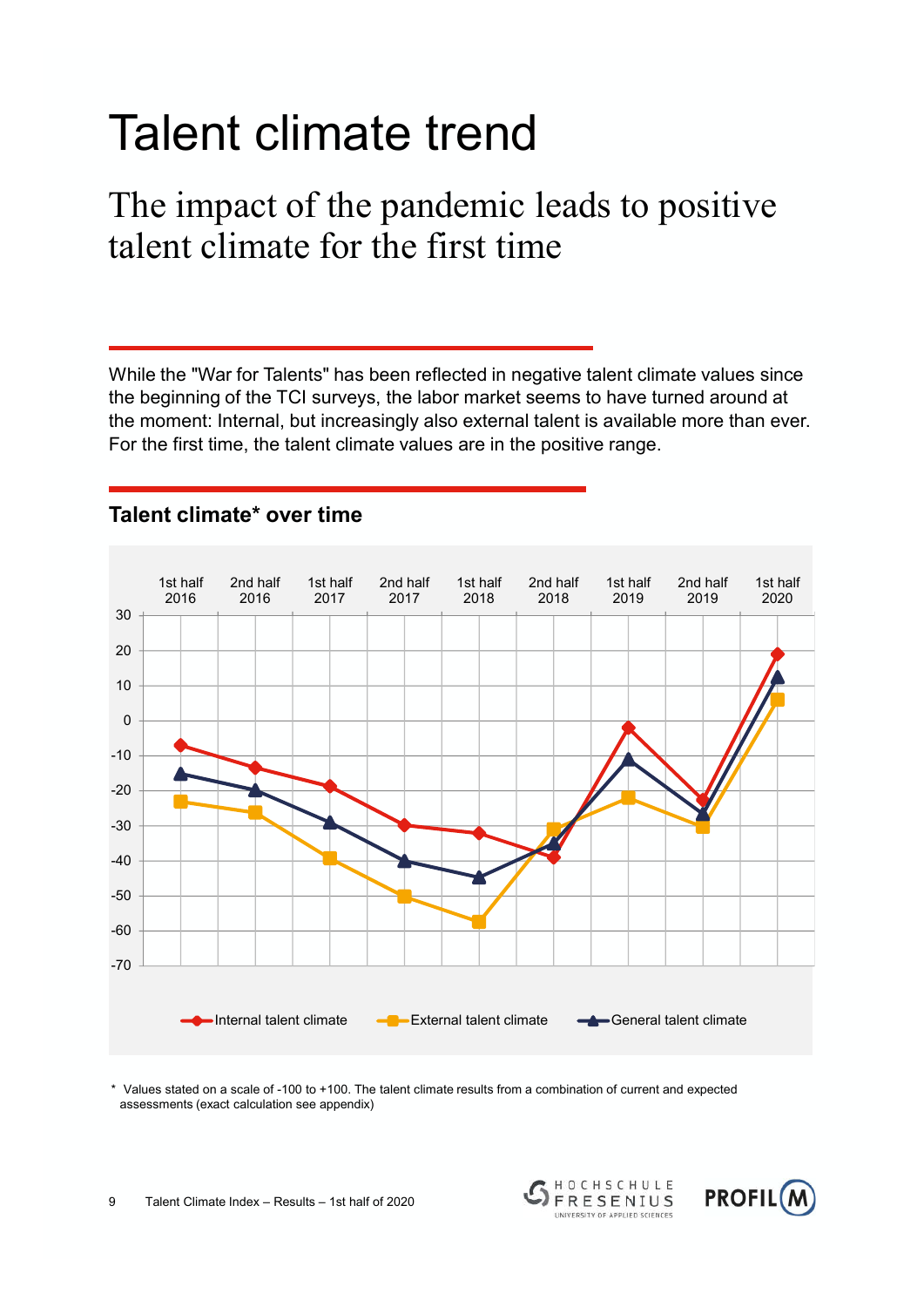### Talent climate and ifo Business Climate Index

Previous correlation between economic development and talent climate has also, or especially, been confirmed during the COVID-19 pandemic

This data evaluation once again compared the TCI development from 2016 to today with the ifo Business Climate Index. Even after the start of the pandemic, this shows a striking mirror-image similarity: If the economic barometer rises, the talent climate, i.e., the availability of talent, will decline. This correlation is clearly proven by statistics (correlation  $r = r = -.84$ ,  $p < .005**$ ).



#### Comparison of TCI and ifo Business Climate Index\*

\* Values stated on a scale of -100 to +100. The ifo Business Climate Index is calculated in the same way as the talent climate by combining current and expected assessments (exact calculation see appendix)



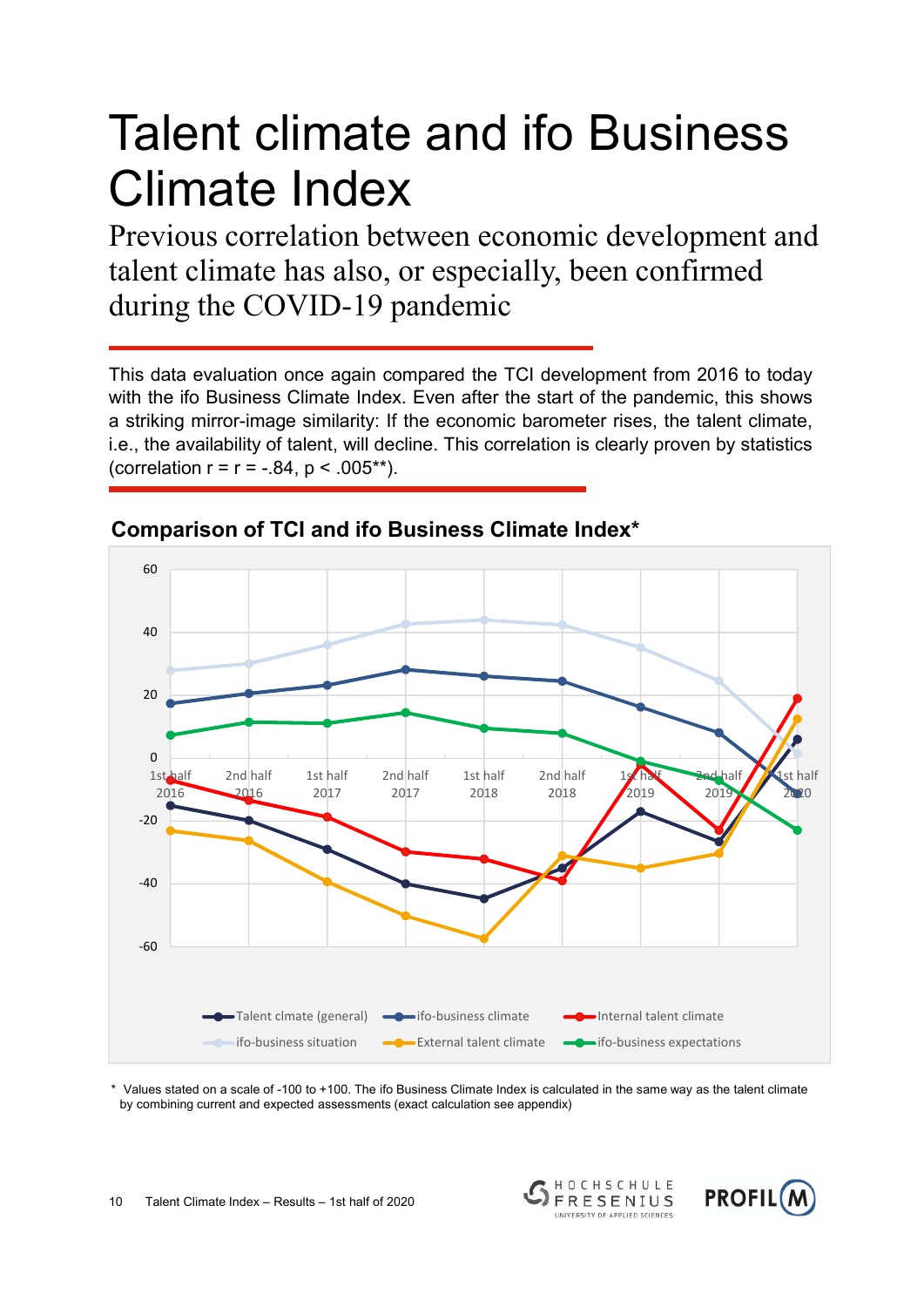### Commitment climate trend

### Commitment climate stable despite pandemic

In contrast to the talent climate, the commitment climate remains comparatively unchanged or even increases slightly during the coronavirus pandemic. Despite the fact that internal and external talent is more readily available, talent management is evidently not immediately given a lower priority, but remains the focus of HR departments in particular, but also of managers, and the top management.



#### Commitment climate\* over time

\*Values stated on a scale of -100 to +100. The commitment climate results from a combination of current and expected assessments (exact calculation see appendix)



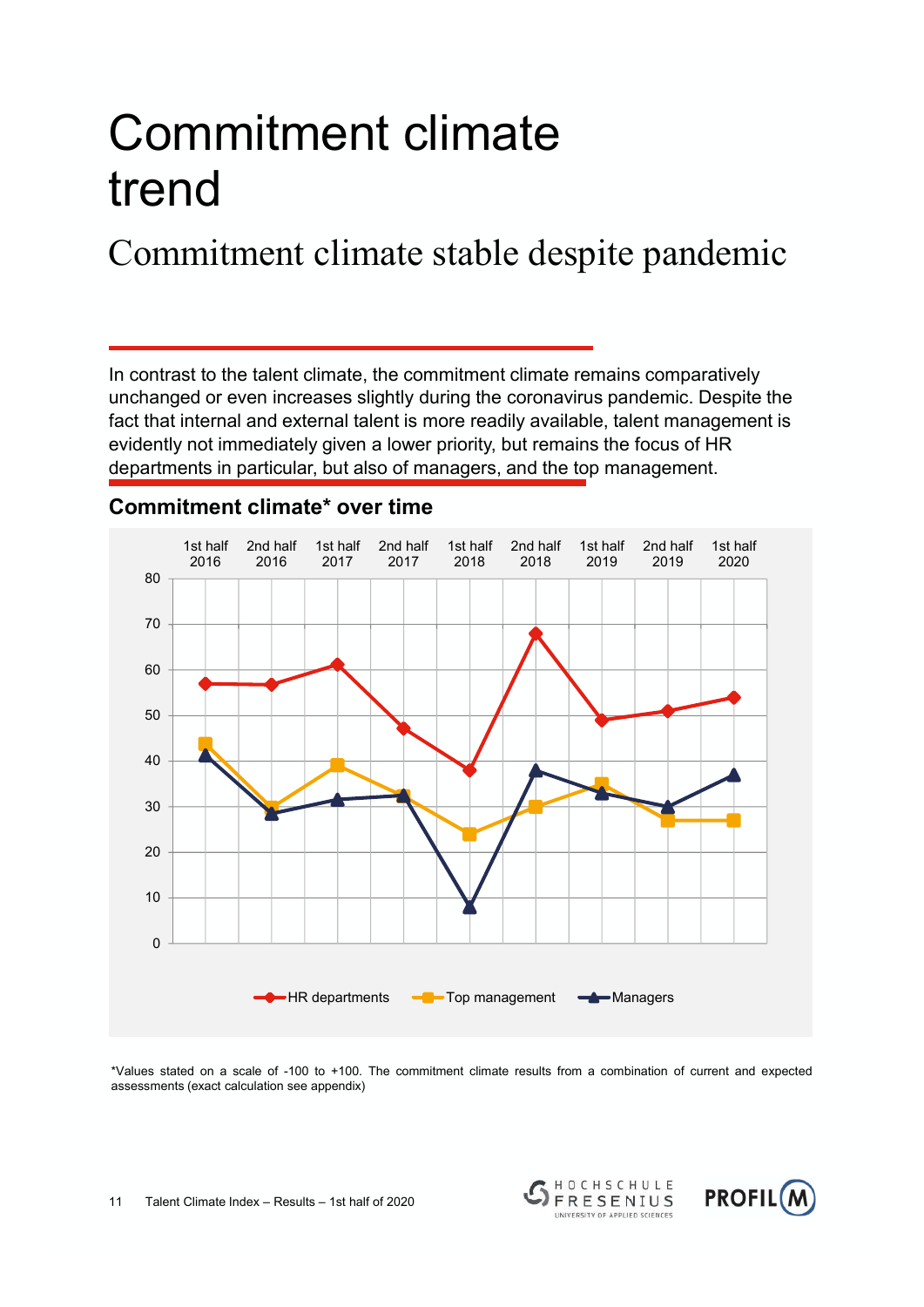### **Contents**

1. Main focus: Impact of the coronavirus pandemic

- 2. Overall trends over time
	- Talent climate trend
	- Correlation between TCI and ifo Business Climate Index
	- Commitment climate trend
- 3. Current situation and expected development
	- Current talent situation and expected development
	- Commitment situation and expected development
	- Current talent and commitment climate
- 4. Appendix:

Explanations on the TCI and the data collection

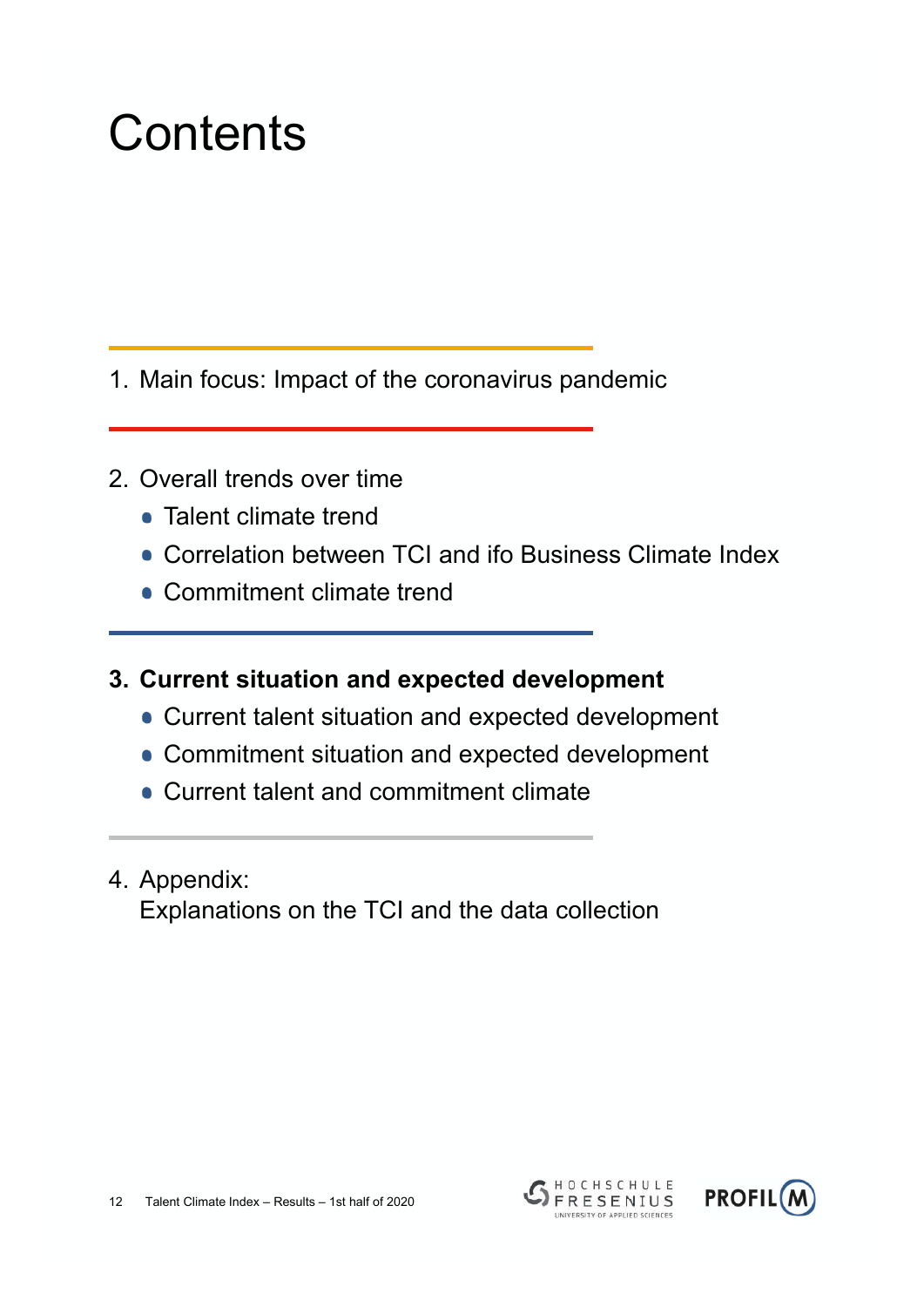## Talent situation

### General talent situation has eased significantly

For the first time since the launch of the TCI, the so-called "talent situation," i.e., the availability of experts and managers, is rated as "good" by more than half of those surveyed for both internal and external talent. This shows a clear easing of the labor market due to the corona crisis.



#### Talent situation: Current availability of talent



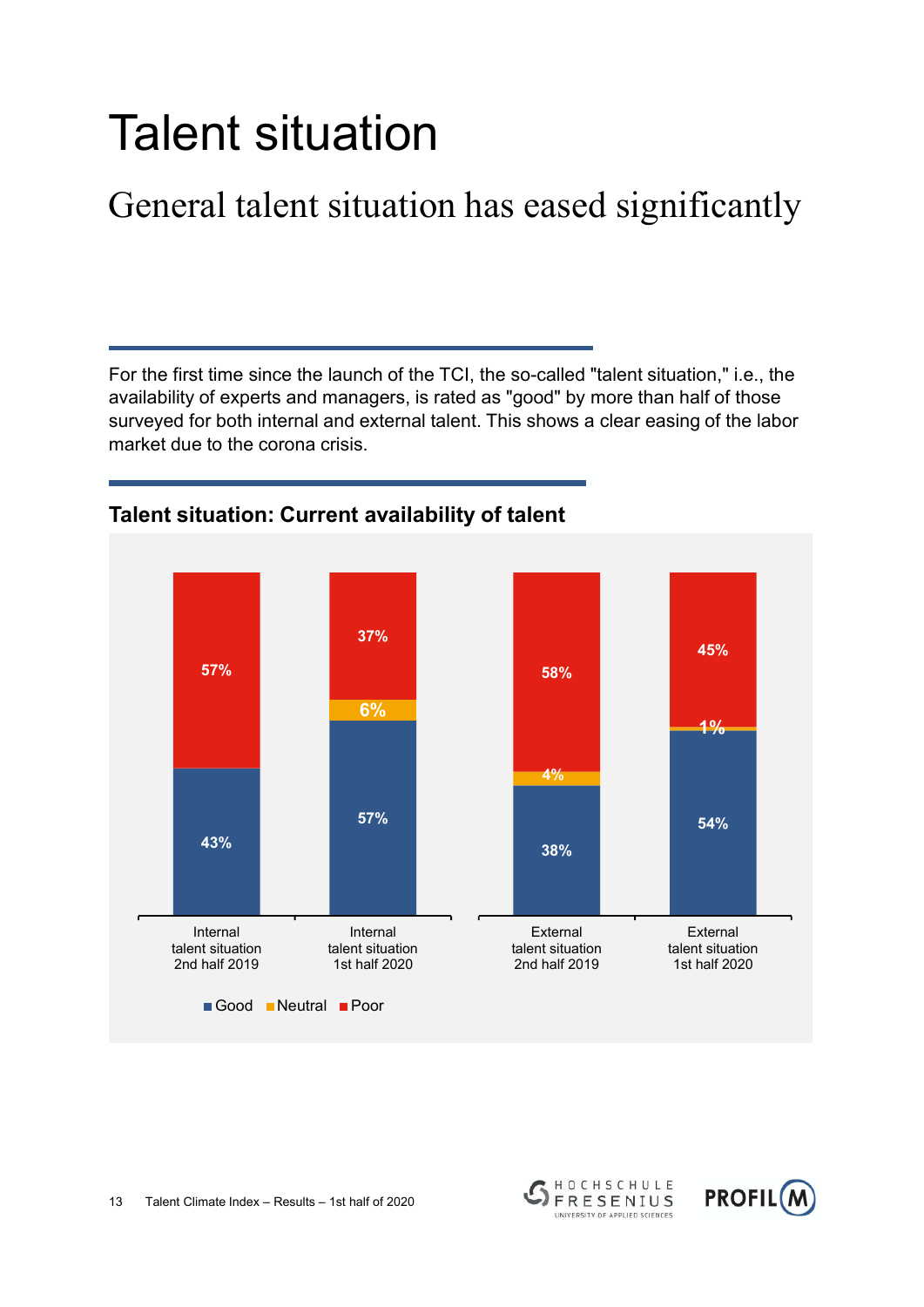## Talent expectations

More talent will be available in the future, especially on the internal labor market

Similar to the talent situation, the picture for the future of talent availability is also much more optimistic. Talent expectations for the external labor market have improved by a significant 23 percentage points compared to "only" 15 percentage points for the external labor market. Talent will continue to be easier to find on the internal labor market than on the external. However, the situation will converge from the perspective of the respondents.



#### Talent expectation: Future availability of talent



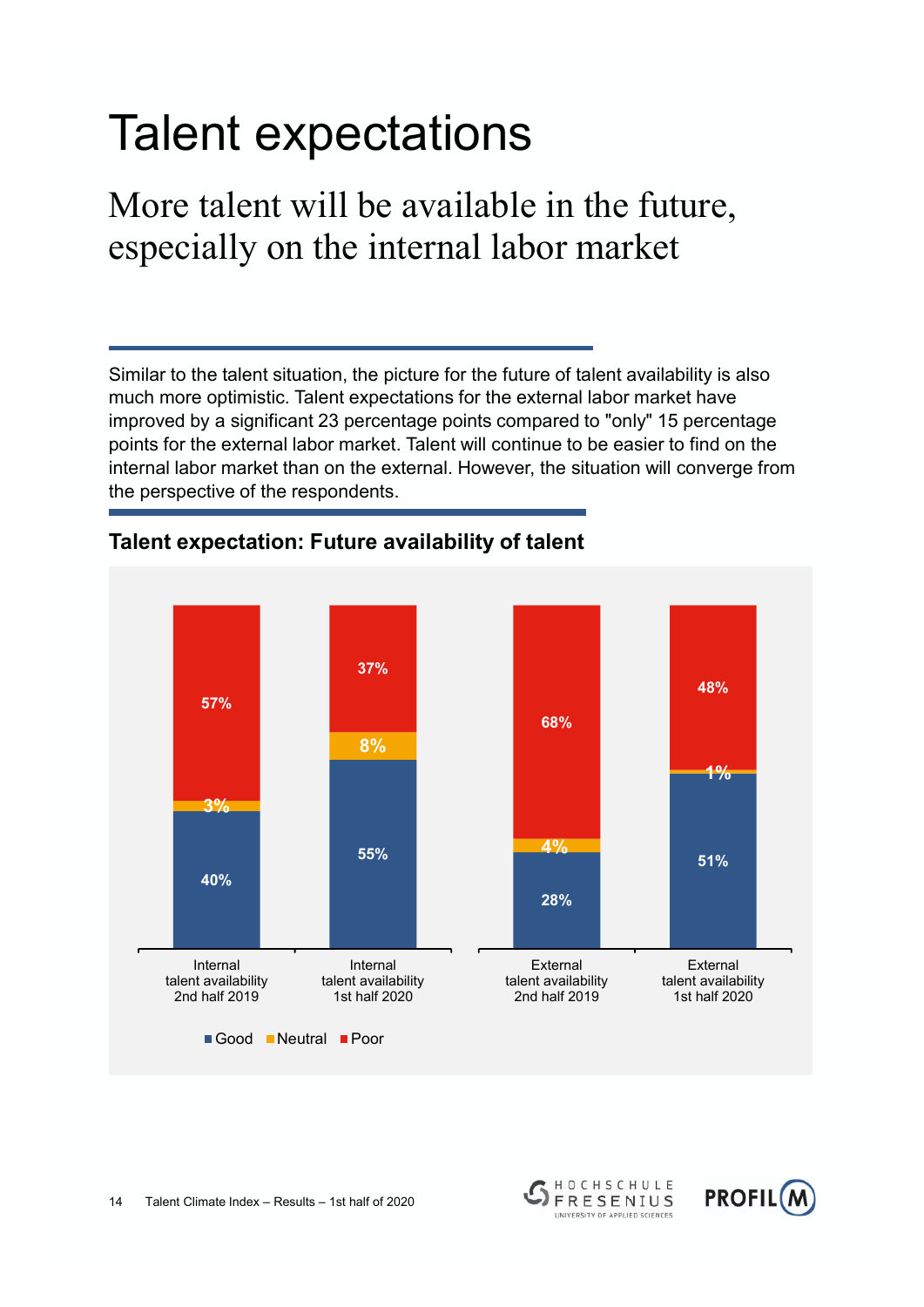### Talent climate

### Clear change of sign for talent climate

The change of sign already makes it (blatantly) clear: Compared to all previous survey periods, the talent climate (as a combination of situation and expectations) has eased significantly, both internally and externally – correspondingly also as a mean value. Previous downward trends appear to have been stopped.



Values stated on a scale of -100 to +100\*

\* The talent climate results from a combination of current and expected assessments (exact calculation see appendix) - 100 means that all those surveyed assess the situation to be poor/expect it to get worse

+100 means that all those surveyed assess the situation to be good/expect it to get better

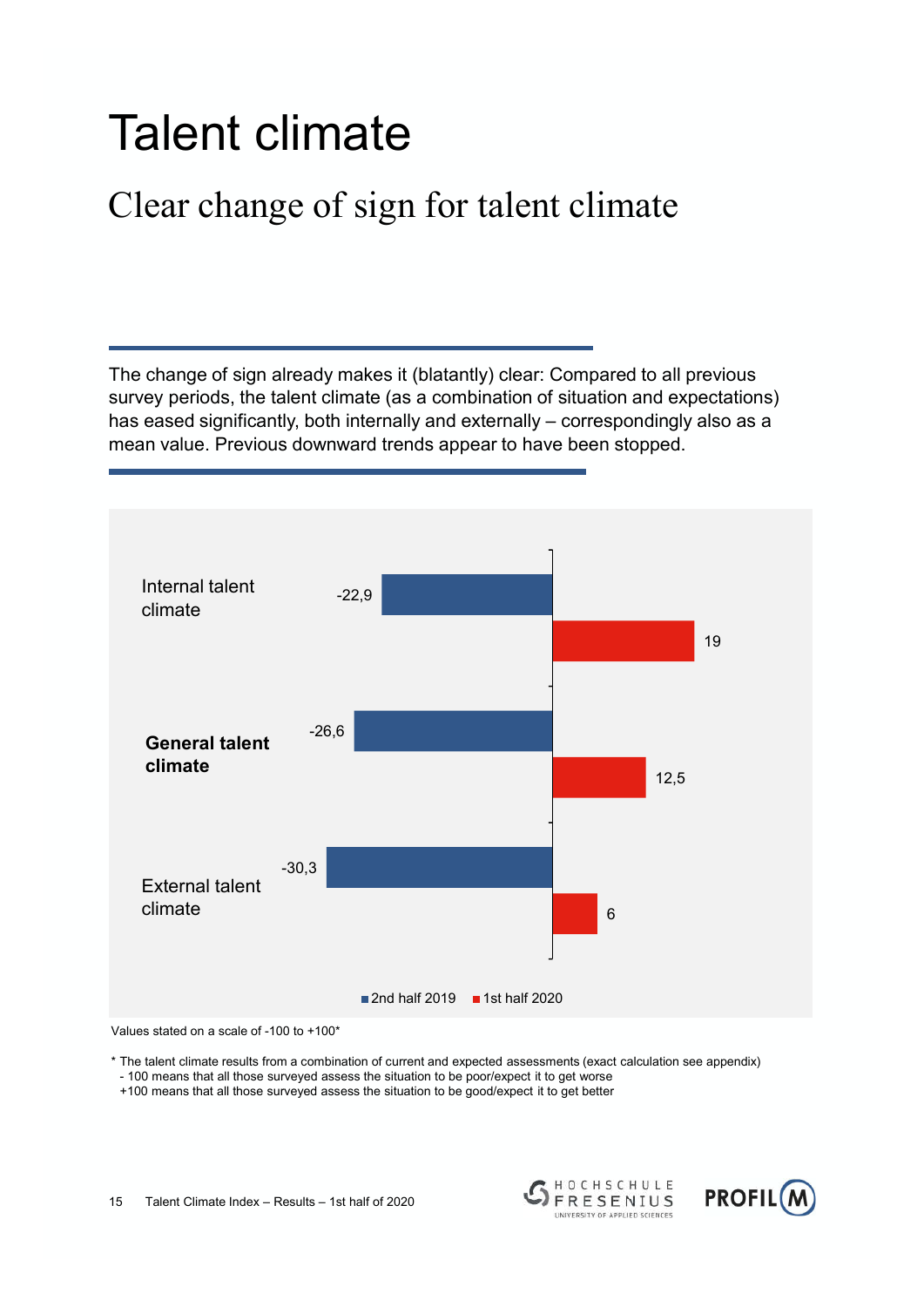### Commitment situation and expectations

### HR departments' commitment remains strongest

As in all previous surveys, the HR departments' commitment to talent management remains the most pronounced. In comparison, managers and the top management are less willing to invest resources in talent management.

#### Talent management commitment: Current and future commitment to invest resources (time and money) in talent management





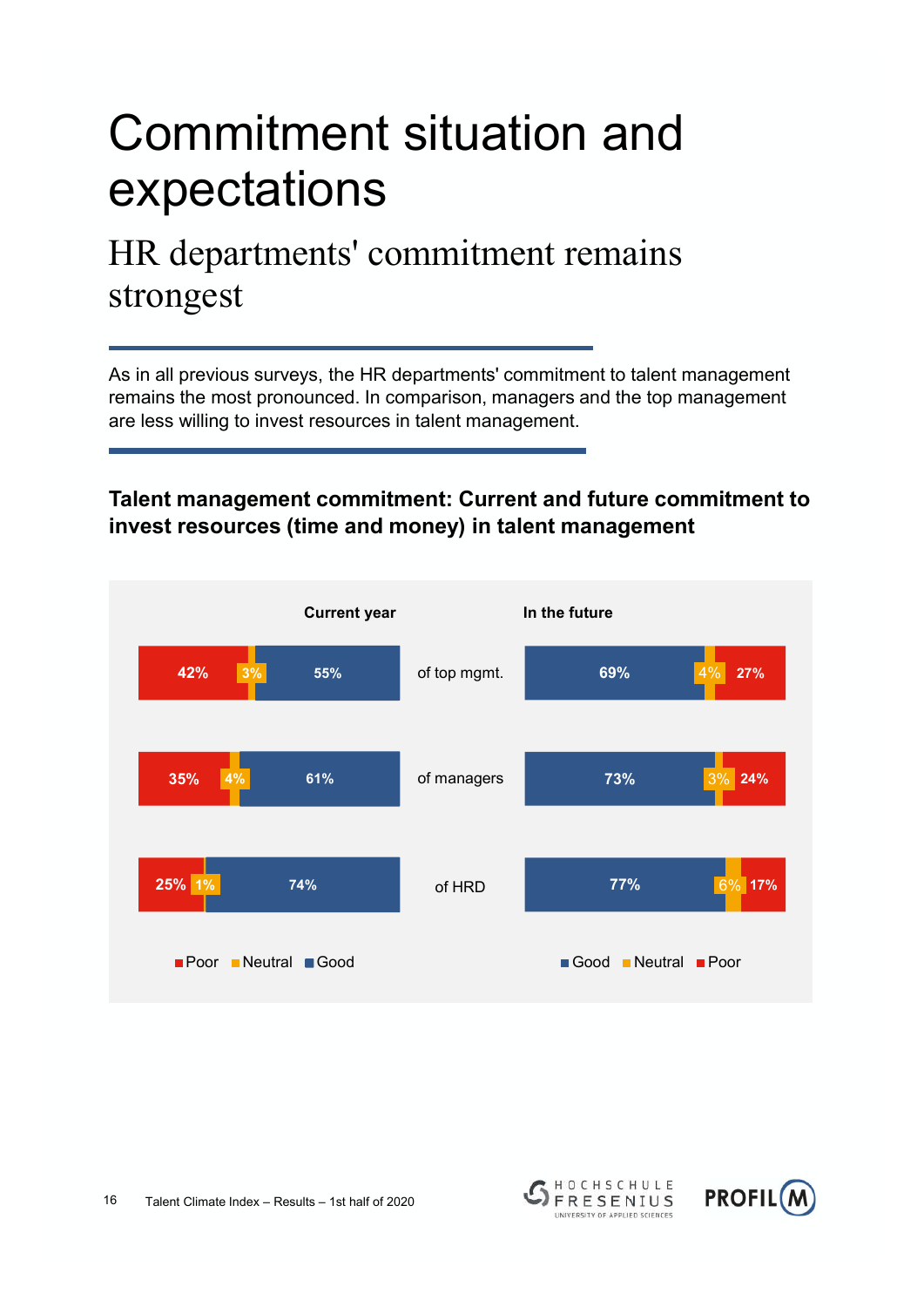## Commitment climate

### Talent management commitment remains

The commitment climate can also be described as generally stable during the pandemic. Compared with the second half of 2019, the general commitment climate is even slightly more positive. This is mainly due to the increased commitment climate on the part of managers, but also of the HR departments.



Values stated on a scale of -100 to +100\*

- \* The commitment climate results from a combination of current and expected assessments (exact calculation see appendix)
- 100 means that all those surveyed assess the situation to be poor/expect it to get worse
- +100 means that all those surveyed assess the situation to be good/expect it to get better



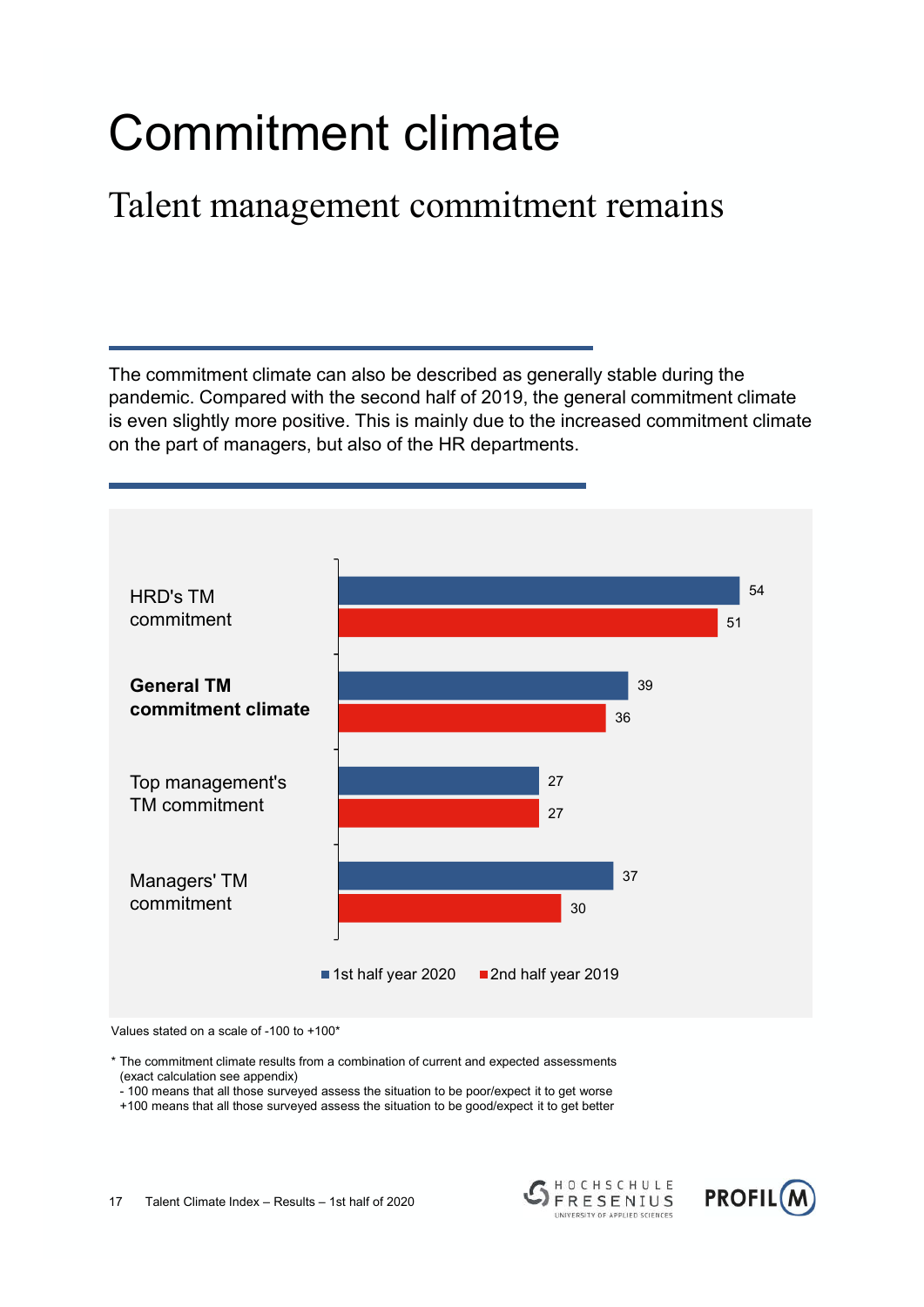### **Contents**

1. Main focus: Impact of the coronavirus pandemic

- 2. Overall trends over time
	- Talent climate trend
	- Correlation between TCI and ifo Business Climate Index
	- Commitment climate trend
- 3. Current situation and expected development
	- Current talent situation and expected development
	- Commitment situation and expected development
	- Current talent and commitment climate

#### 4. Appendix:

Explanations on the TCI and the data collection

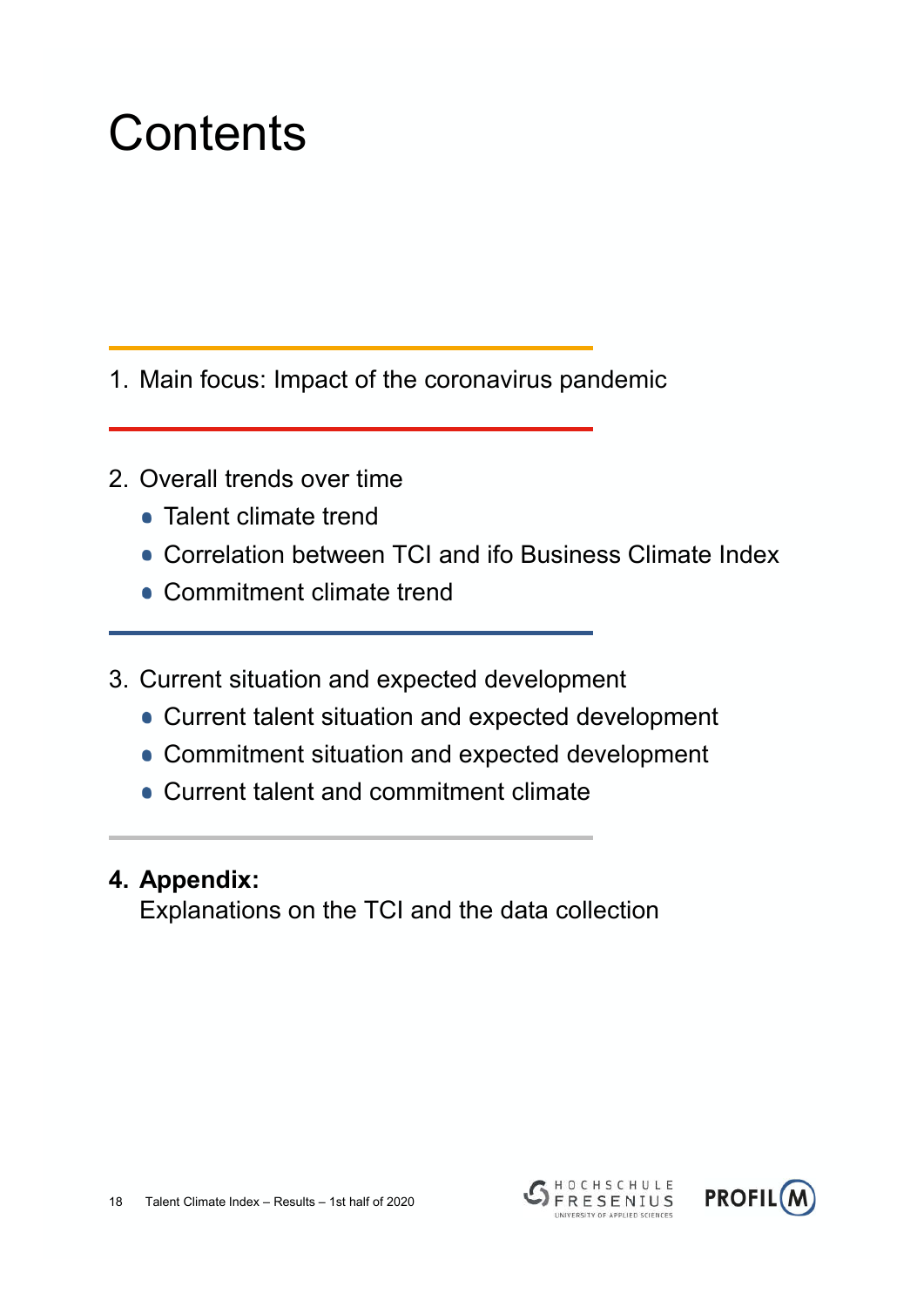

The Talent Climate Index (TCI) serves as an indicator for the development of the labor market in Germany from a company point of view both in terms of internal and external talent.

Using few precise questions the current situation and the expected trend are ascertained (talentklimaindex.de). Biannual surveys enable a long-term evaluation.

#### Subject areas of the questionnaire

- Internal talent management:
	- The availability of talent for key specialist and leadership positions in the internal labor market – currently and in the future
	- The company's ability to identify and develop internal talent
- External talent management:
	- The availability of talent for key specialist and leadership positions in the external labor market – currently and in the future
	- The company's ability to attract external talent
- Talent management commitment:
	- The commitment to invest time and money in internal and external talent management
- Focal topic of the current survey: Impact of the coronavirus pandemic on
	- Staff requirements and allocation
	- **New Work**
	- **Leadership and leadership competence**
	- Talent identification and development



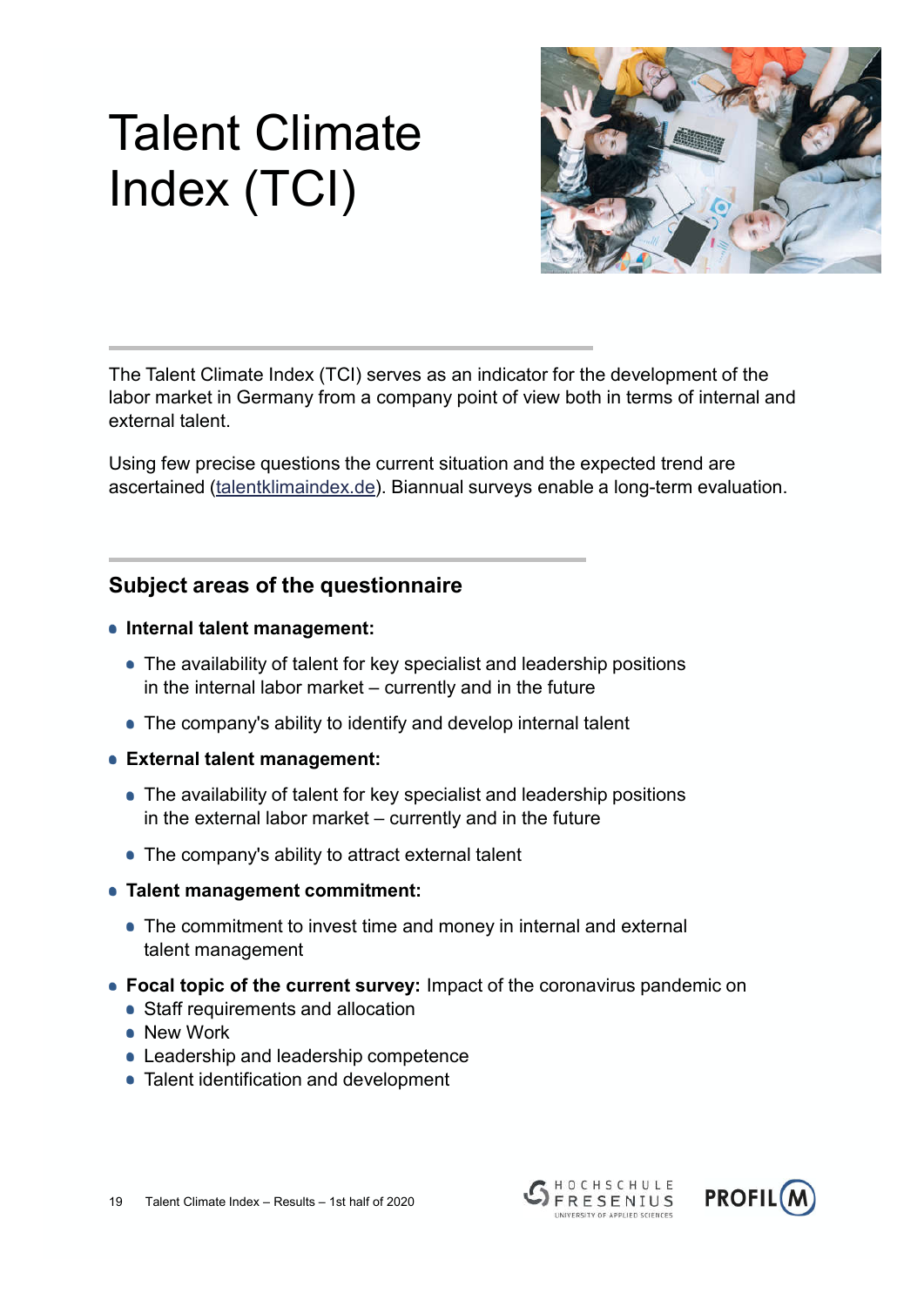The questionnaire is very brief on purpose – it can be fully completed within a few minutes under: talentklimaindex.de

| <b>TALENT-KLIMA-INDEX</b>                                                                                                                                                                                  |                      |                    |     |
|------------------------------------------------------------------------------------------------------------------------------------------------------------------------------------------------------------|----------------------|--------------------|-----|
|                                                                                                                                                                                                            |                      |                    | 25% |
| <b>Internes Talent Management</b>                                                                                                                                                                          |                      |                    |     |
| Die Verfügbarkeit von Talenten für zentrale Fach- und Führungspositionen auf unserem<br>internen Arbeitsmarkt beurteile ich als:                                                                           |                      |                    |     |
| a. momentan                                                                                                                                                                                                |                      |                    |     |
| extrem schlecht                                                                                                                                                                                            | ausgezeichnet        |                    |     |
| b. zukünftig                                                                                                                                                                                               |                      |                    |     |
| deutlich ungünstiger<br>50%                                                                                                                                                                                | deutlich günstiger   |                    |     |
| Die Fähigkeit unseres Unternehmens (aufgrund von Instrumenten, Prozessen,<br>Management-Verhalten etc.) zur Identifikation und Entwicklung interner Talente beurteile<br>ich momentan als:                 |                      |                    |     |
| extrem schlecht<br>mo                                                                                                                                                                                      | ausgezeichnet        |                    |     |
| Mein Kommentar zu internen Talenten:                                                                                                                                                                       |                      |                    |     |
|                                                                                                                                                                                                            |                      |                    |     |
|                                                                                                                                                                                                            |                      |                    |     |
| TALENT-KLIMA-INDEX                                                                                                                                                                                         |                      |                    |     |
|                                                                                                                                                                                                            |                      |                    | 75% |
| <b>Commitment</b>                                                                                                                                                                                          |                      |                    |     |
| Das Commitment zum Talent-Management (= die Bereitschaft, erkennbar für das<br>externe und interne Talent Management Ressourcen im Sinne von Zeit und Geld zu<br>investieren) beurteile ich von Seiten der |                      |                    |     |
| <b>Momentan:</b>                                                                                                                                                                                           | Zukünftig:           |                    |     |
| Geschäftsführung / Vorstand                                                                                                                                                                                |                      |                    |     |
| extrem schlecht<br>ausgezeichnet<br>m                                                                                                                                                                      | deutlich ungünstiger | deutlich günstiger |     |
| Führungskräfte allgemein                                                                                                                                                                                   |                      |                    |     |
| extrem schlecht<br>ausgezeichnet                                                                                                                                                                           | deutlich ungünstiger | deutlich günstiger |     |
| Personalabteilung                                                                                                                                                                                          |                      |                    |     |
| extrem schlecht<br>ausgezeichnet                                                                                                                                                                           | deutlich ungünstiger | deutlich günstiger |     |
|                                                                                                                                                                                                            |                      |                    |     |
| Mein Kommentar zu unserem Commitment zum Talent-Management:                                                                                                                                                |                      |                    |     |
|                                                                                                                                                                                                            |                      |                    |     |
|                                                                                                                                                                                                            |                      |                    |     |



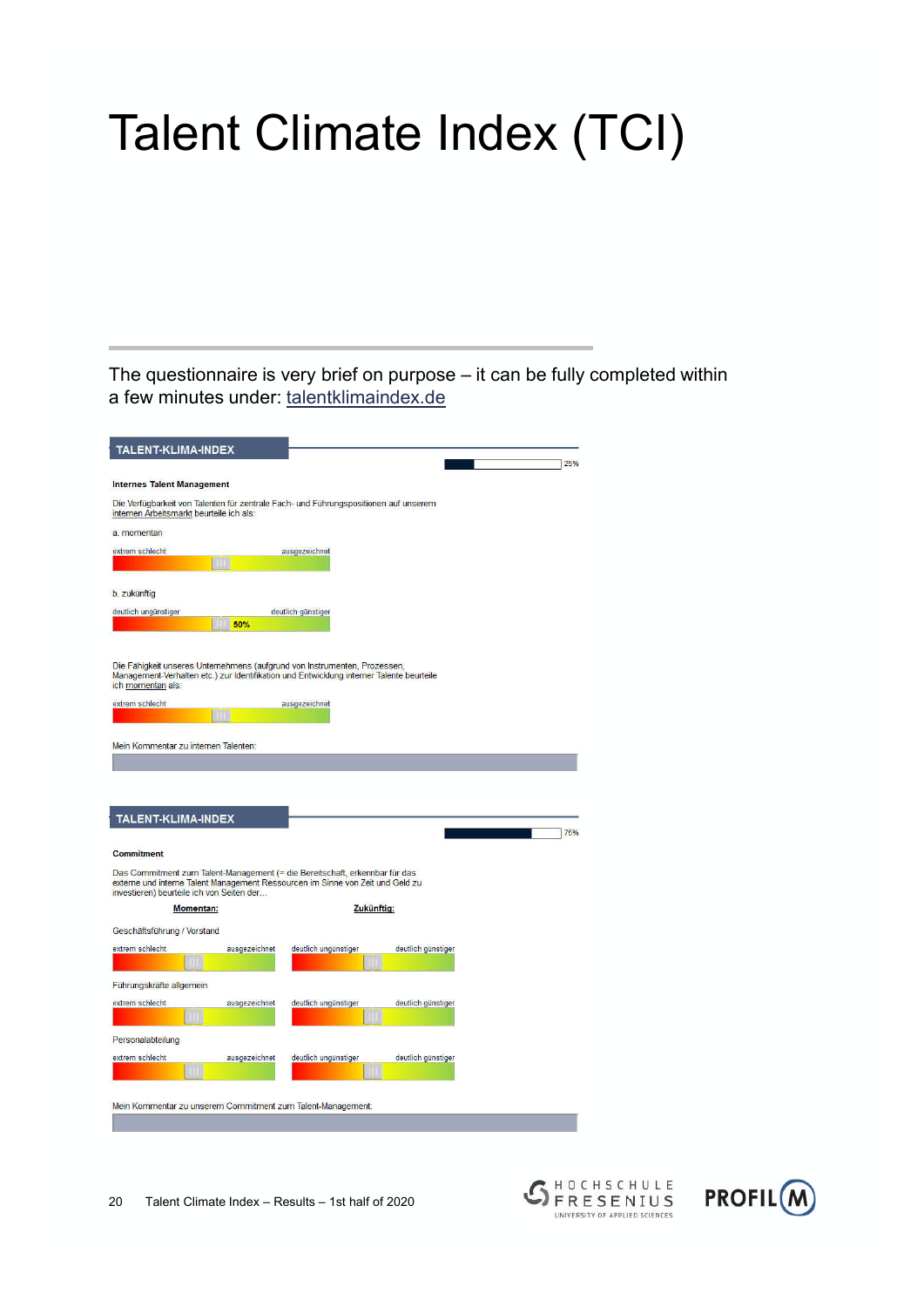Focal topic of the current survey: Impact of the coronavirus pandemic

| Personalbedarf und -allokation        |                                   |                                          |             |                 |             |     |             |  |  |
|---------------------------------------|-----------------------------------|------------------------------------------|-------------|-----------------|-------------|-----|-------------|--|--|
|                                       | Umstrukturierung / Reorganisation |                                          |             |                 |             |     |             |  |  |
| Aktuell / kurzfristig ("Lage")<br>50% |                                   | Mittel-/langfristig ("Erwartung")<br>50% |             |                 |             |     |             |  |  |
| überhaupt nicht                       | um                                |                                          | extrem hohe | überhaupt nicht | <b>DOUG</b> |     | extrem hohe |  |  |
| relevant                              | $\circ$                           | 100                                      | Relevanz    | relevant        | o           | 100 | Relevanz    |  |  |
| Personalabbau                         |                                   |                                          |             |                 |             |     |             |  |  |
| Aktuell / kurzfristig ("Lage")<br>50% |                                   | Mittel-/langfristig ("Erwartung")<br>50% |             |                 |             |     |             |  |  |
| überhaupt nicht                       | <b>MTLI</b>                       |                                          | extrem hohe | überhaupt nicht | <b>DOM:</b> |     | extrem hohe |  |  |
|                                       |                                   |                                          | Relevanz    | relevant        |             |     | Relevanz    |  |  |

#### Further categories:

#### Staff requirements and allocation

- Staff increase
- **Employee/talent retention**
- Relocation of jobs abroad
- **Concentration of jobs in Germany**

#### New Work

- Remote workplaces/home office
- Flexibilization of working hours
- Agile forms of work, e.g., through flat hierarchies and project structures
- Self-managing teams

#### Leadership and leadership competence

- Remote leadership
- Crisis management
- Resilience of managers
- Healthy leadership: Resilience of employees

#### Talent identification and development

- **Flexibilization/individualization rather** than predefined programs/group activities
- Online/remote assessment
- Self-directed, virtual learning/e-learning





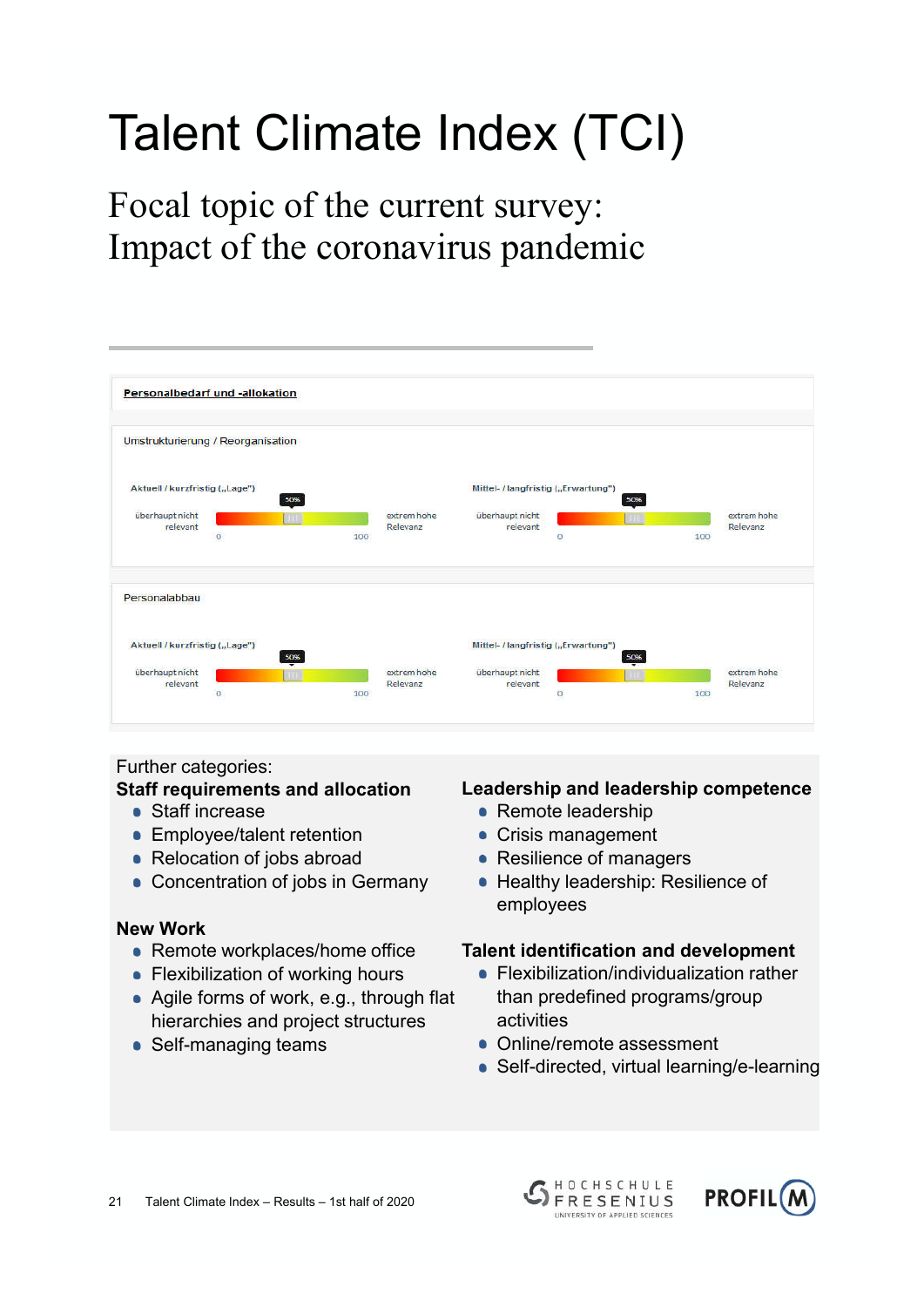### Calculation of the talent climate on the basis of balances

The basis for the balance computation is the coding of the answers:

0–49% = poor/less favorable

50% = no consideration in the formula

51–100% = good/more favorable

Balance situation  $=$  good  $-poor$ 

Balance expectations = more favorable – less favorable

 $T$ alent climate  $\overline{a}$ 

 $\sqrt{(situation + 200)x(expectations + 200)} - 200$ 

Value range:

Values stated on a scale of -100 to +100

Example: -100 means that all those surveyed assess the situation to be poor/expect it to get worse



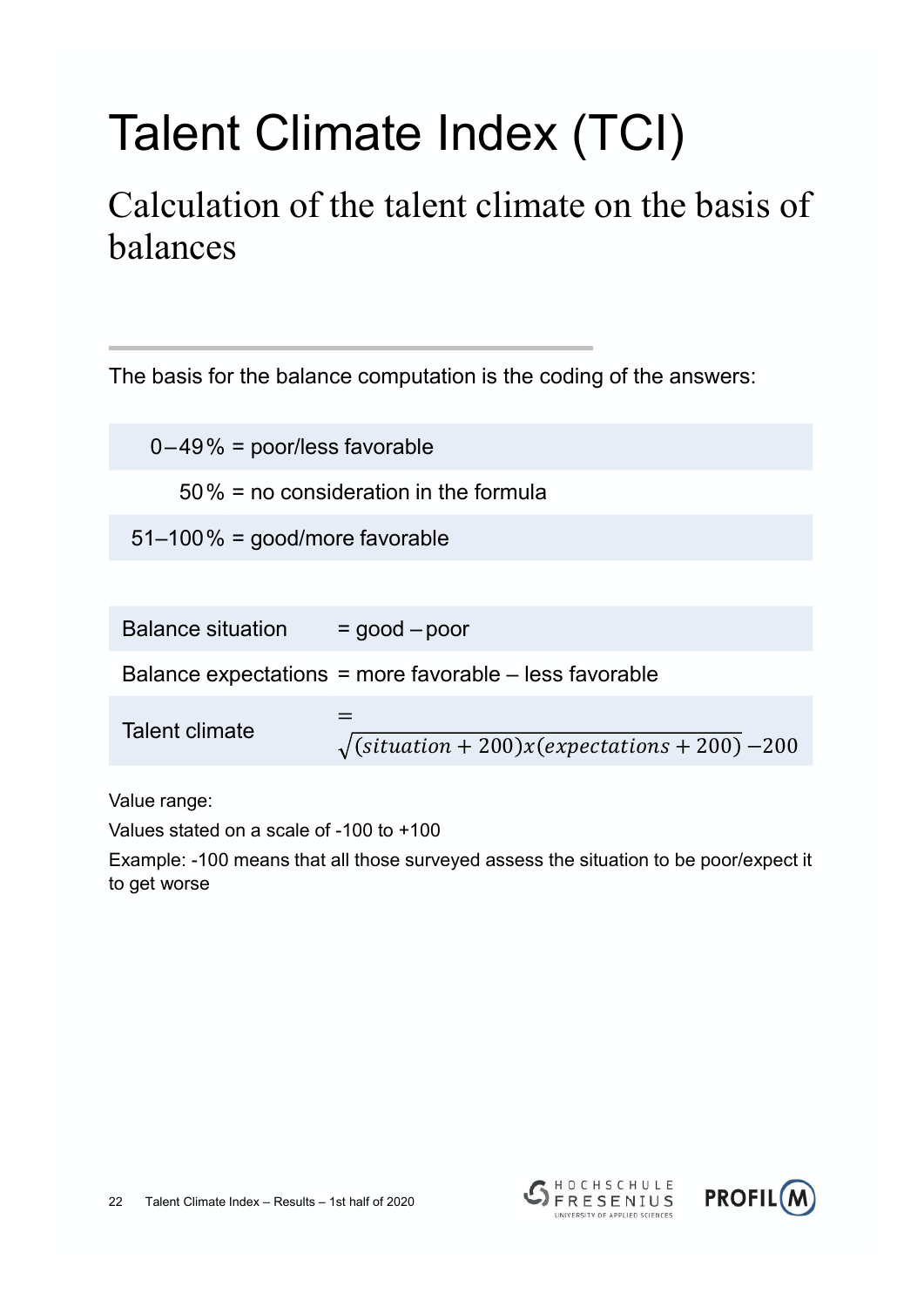## Survey – First half of 2020

### Sector distribution

Via the website www.profil-m.de/publikationen/talent-klima-index, various newsletters, and the direct approach method, persons from different sectors were contacted, which resulted in 118 data sets that could be evaluated. They are distributed as follows:

#### Sector

(frequency in percent, excludes "Other," information was provided voluntarily)





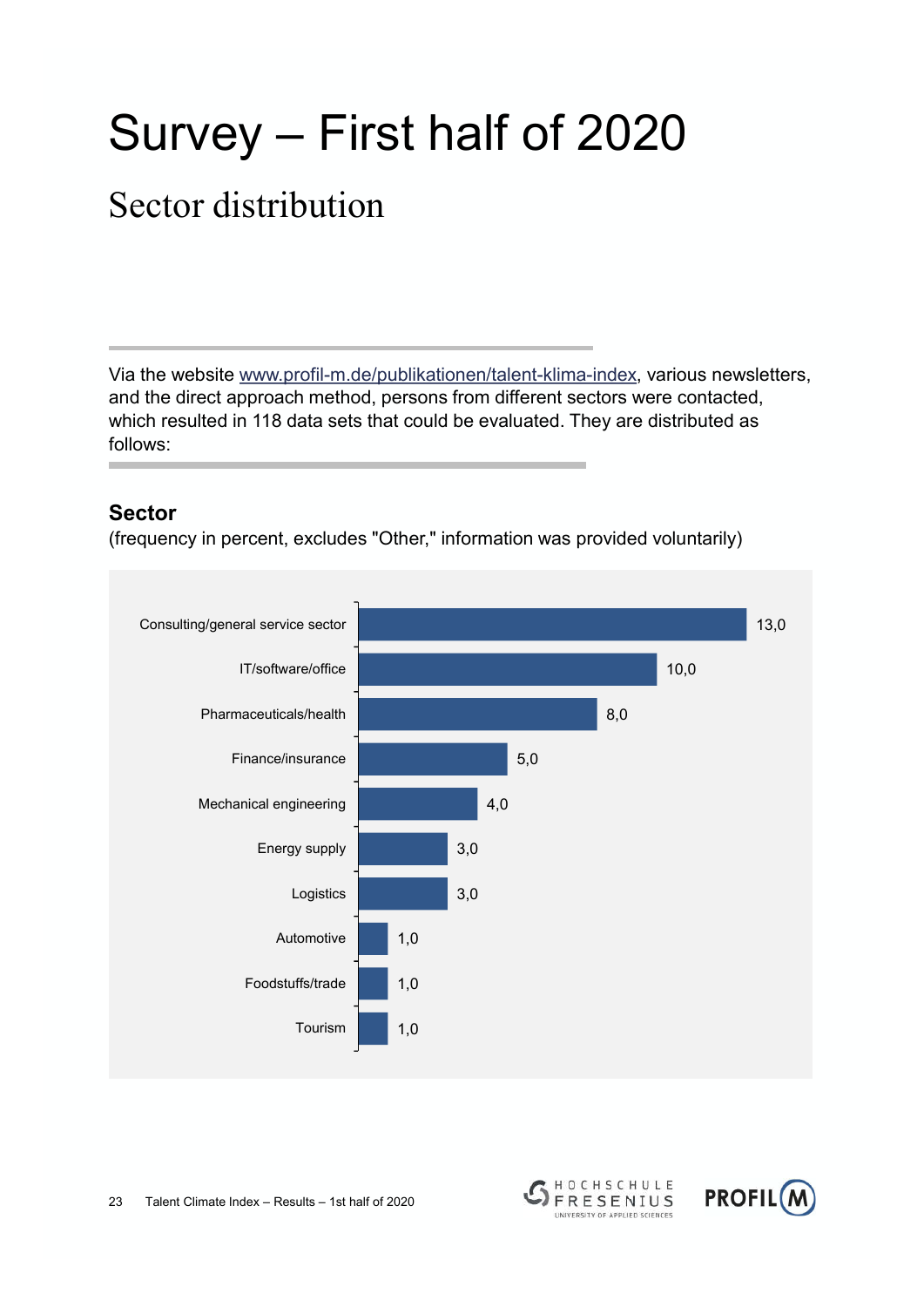## Survey – First half of 2020

### Participants in the survey according to function

The largest proportion of participants in this survey came from the group of the various HR roles. However, managers and the top management account for about a quarter of the respondents.

#### Current position

(frequency in percent, excludes "Other," information was provided voluntarily)





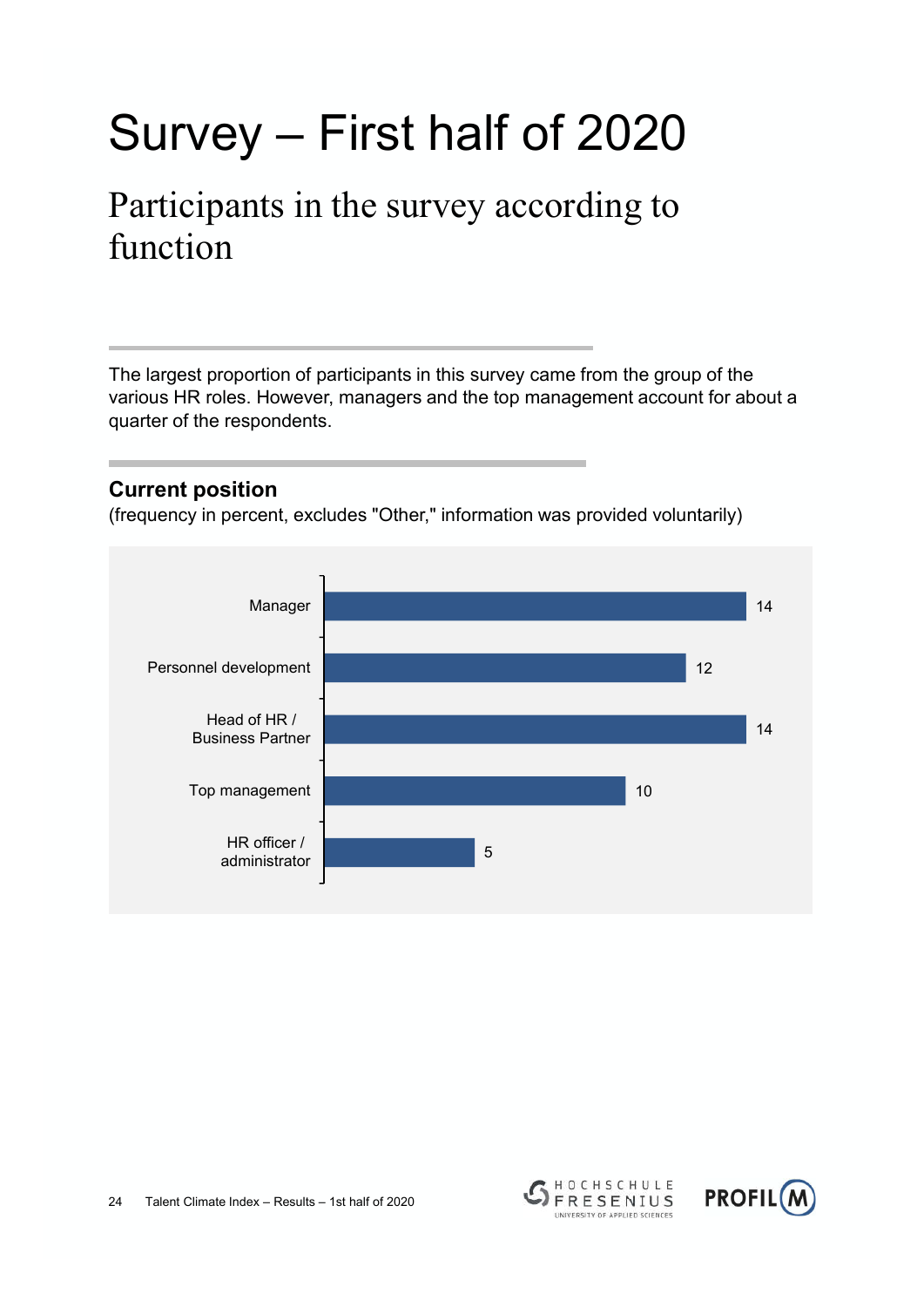## Survey – First half of 2020

### Number of employees in the companies surveyed

In the current survey, too, there are still many participants from relatively small companies and (large) corporations, whereas typical representatives of medium-sized companies are comparatively rare.

#### Number of employees

(frequency in percent, excludes no replies, information was provided voluntarily)